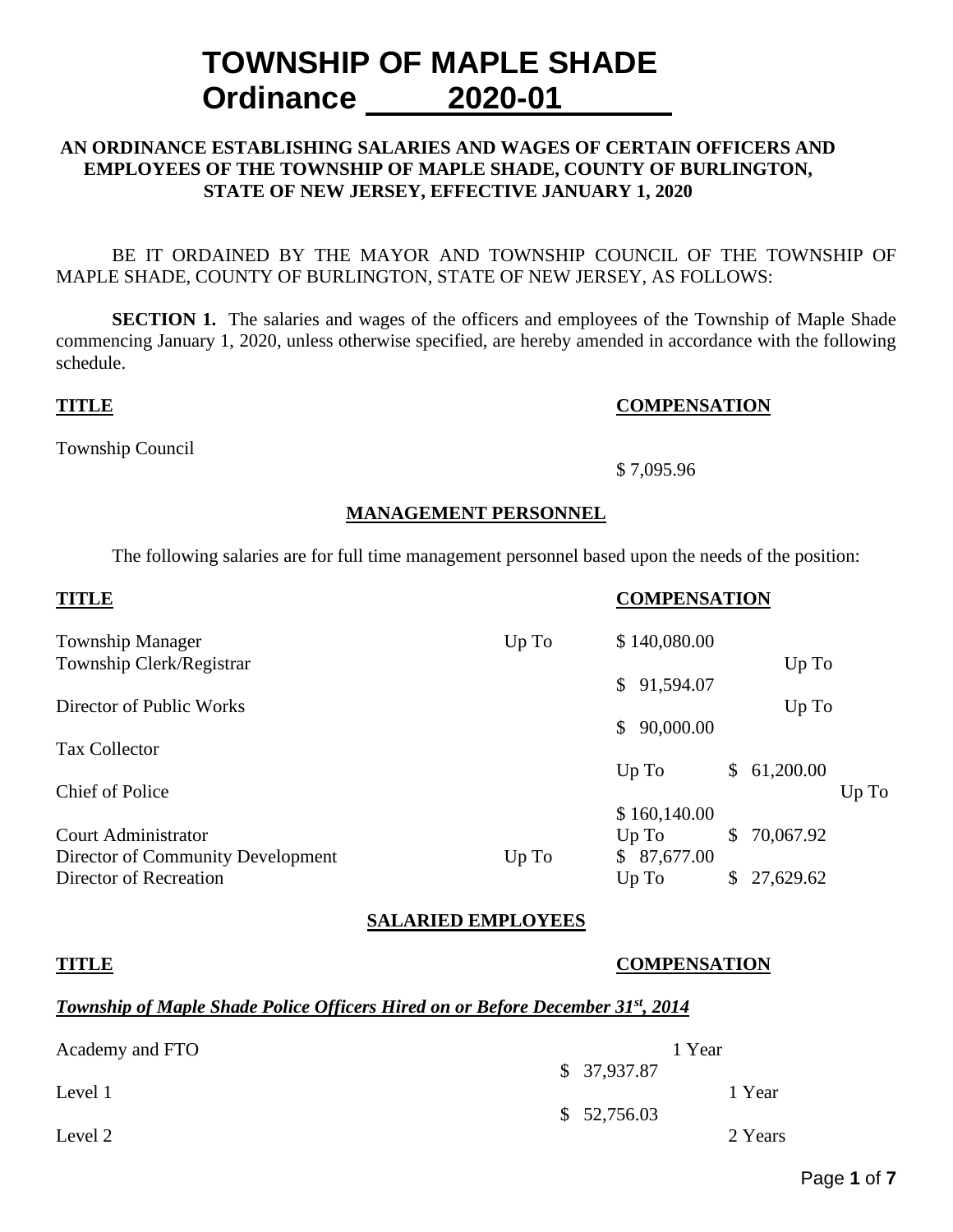|         | \$63,625.61                                               |                |
|---------|-----------------------------------------------------------|----------------|
| Level 3 |                                                           | 3 Years        |
|         | \$68,329.59                                               |                |
| Level 4 |                                                           | 4 Years        |
| Level 5 | \$72,847.06                                               | 5 Years        |
|         | \$84,205.52                                               |                |
| Level 6 |                                                           | 6 Years        |
|         | \$95,563.97                                               |                |
| Level 7 |                                                           | $7 - 10$ Years |
|         | \$98,908.71                                               |                |
|         | $Q \cup Y$ $\cup$ different $Q \cup Y$ denotes $Q \cup Y$ |                |

# **SALARIED EMPLOYEES (cont'd)**

# **TITLE**

|                                                                 | <b>COMPENSATION</b>       |                 |
|-----------------------------------------------------------------|---------------------------|-----------------|
| Police Officers Hired on or Before December 31st, 2014 (cont'd) |                           |                 |
| Level 8                                                         |                           | $11 - 14$ Years |
| Level 9                                                         | 99,864.35<br>$\mathbb{S}$ | $15 - 19$ Years |
| Level 10                                                        | \$100,819.98              | $20 + Years$    |
|                                                                 | \$101,775.65              |                 |
| <b>Police Detective Hired on or Before December 31st, 2014</b>  |                           |                 |
| Academy and FTO                                                 | 1 Year<br>40,537.87<br>\$ |                 |
| Level 1                                                         | 55,356.03<br>\$           | 1 Year          |
| Level 2                                                         |                           | 2 Years         |
| Level 3                                                         | 66,225.61<br>\$           | 3 Years         |
| Level 4                                                         | 70,929.59<br>\$           | 4 Years         |
|                                                                 | 75,447.06<br>\$           |                 |
| Level 5                                                         | 86,805.52<br>\$           | 5 Years         |
| Level 6                                                         |                           | 6 Years         |
| Level 7                                                         | 98,163.97<br>\$           | 7-10 Years      |
| Level 8                                                         | \$101,508.71              | 11-14 Years     |
|                                                                 | \$102,464.35              |                 |
| Level 9                                                         | \$103,419.98              | 15-19 Years     |
| Level 10                                                        |                           | 20+ Years       |
|                                                                 | \$104,375.62              |                 |

### *Police Corporal Hired prior to December 31st, 2014* Academy and FTO 1 Year

Level 1 Year

\$ 40,537.87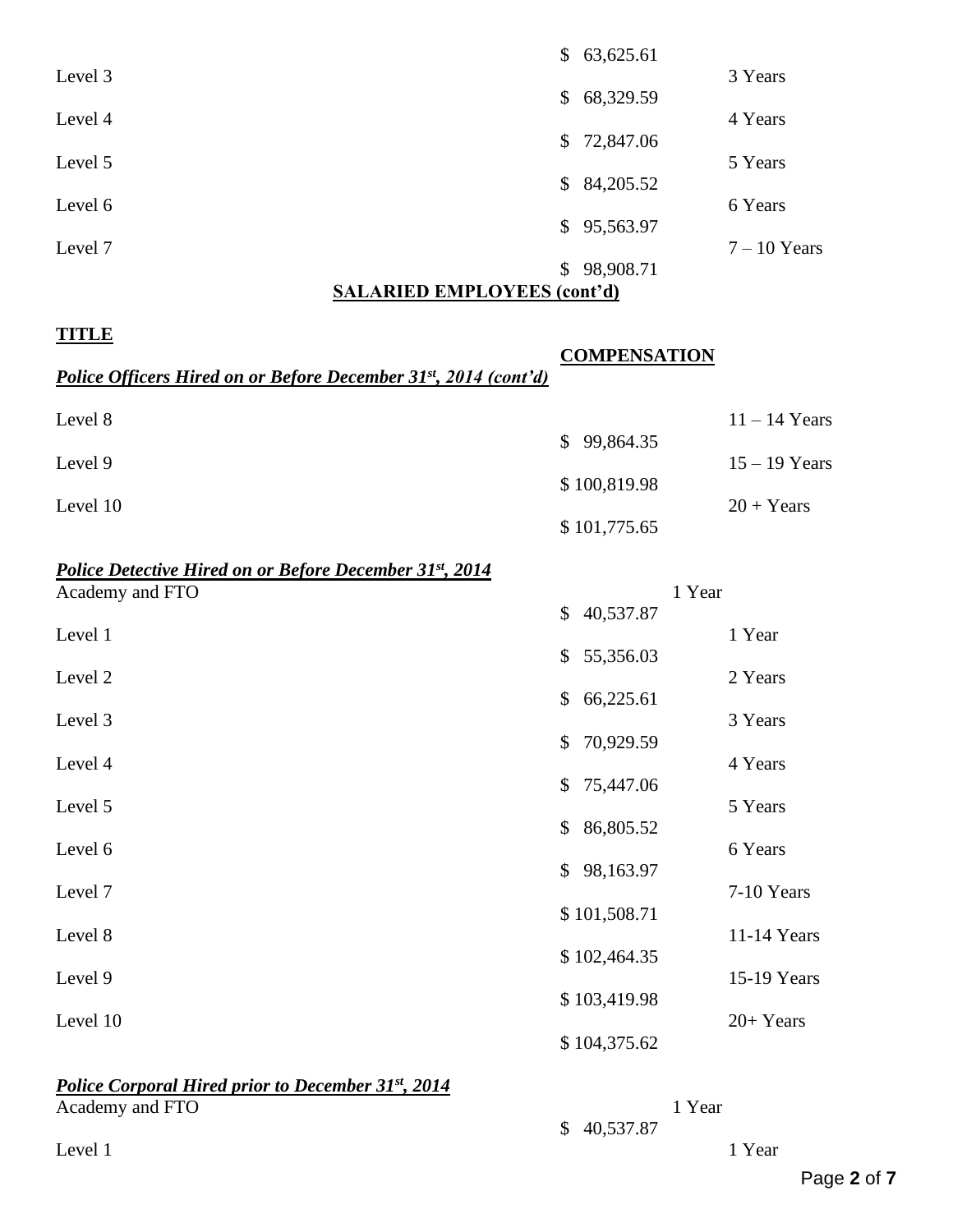|                                                                         | $\mathcal{S}$<br>55,356.03 |             |
|-------------------------------------------------------------------------|----------------------------|-------------|
| Level 2                                                                 | \$                         | 2 Years     |
| Level 3                                                                 | 66,225.61                  | 3 Years     |
| Level 4                                                                 | 70,929.59<br>\$            | 4 Years     |
| Level 5                                                                 | \$<br>75,447.06            | 5 Years     |
| Level 6                                                                 | 86,805.52<br>\$            | 6 Years     |
| Level 7                                                                 | 98,163.97<br>\$            | 7-10 Years  |
| Level 8                                                                 | \$101,508.71               | 11-14 Years |
| Level 9                                                                 | \$102,464.35               | 15-19 Years |
| Level 10                                                                | \$103,419.98               | 20+ Years   |
|                                                                         | \$104,375.62               |             |
| Township of Maple Shade Police Officers Hired After December 31st, 2014 |                            |             |
| Level 1                                                                 | \$<br>49,696.11            | 1 Year      |
| Level 2                                                                 |                            | 2 Years     |
| Level 3                                                                 | 53,876.77<br>\$            | 3 Years     |
| Level 4                                                                 | 58,057.43<br>\$            | 4 Years     |
| Level 5                                                                 | 62,238.09<br>\$            | 5 Years     |
| Level 6                                                                 | 66,418.75<br>\$            | 6 Years     |
| Level 7                                                                 | \$70,599.41                | 7 Years     |
|                                                                         | 74,779.06<br>\$            |             |
| Level 8                                                                 | 78,960.73<br>\$            | 8 Years     |
| Level 9                                                                 | 83,141.39<br>\$            | 9 Years     |
| Level 10                                                                | \$                         | 10 Years    |
| Level 11                                                                | 87,322.06                  | 11 Years    |
| Level 12                                                                | 91,502.71<br>\$            | 12 Years    |
| Level 13                                                                | 95,683,37<br>\$            | 13 Years    |
| Level 14                                                                | 99,864,35<br>\$            | 14 Years    |
| Level 15                                                                | \$100,819.98               | 15 Years    |
|                                                                         | \$101,775.62               |             |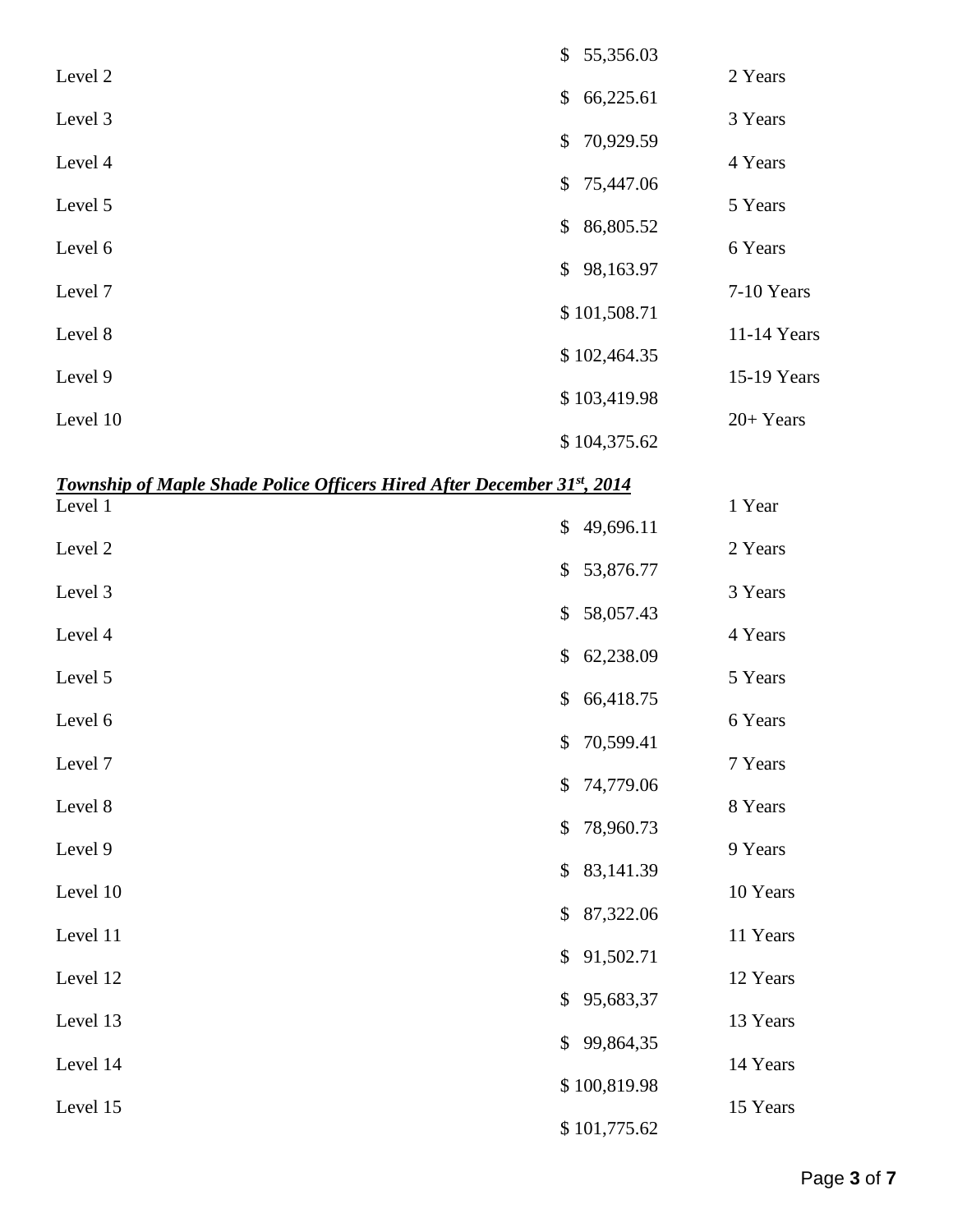# **SALARIED EMPLOYEES (cont'd)**

# **TITLE**

# **COMPENSATION**

# *Police Detective Hired After December 31st, 2014*

| Level 1                                                |                            | 0-1 Year |
|--------------------------------------------------------|----------------------------|----------|
| Level 2                                                | 52,296.11<br>\$            | 2 Years  |
| Level 3                                                | 56,476.77<br>\$            | 3 Years  |
| Level 4                                                | 60,657.43<br>\$            | 4 Years  |
| Level 5                                                | 64,838.09<br>\$            | 5 Years  |
| Level 6                                                | 69,018.75<br>\$            | 6 Years  |
| Level 7                                                | 73,199.41<br>\$            | 7 Years  |
| Level 8                                                | 77,379.06<br>\$            | 8 Years  |
| Level 9                                                | \$<br>81,560.73            | 9 Years  |
| Level 10                                               | 85,741.39<br>\$            | 10 Years |
| Level 11                                               | 89,922.06<br>\$            | 11 Years |
|                                                        | 94,102.71<br>\$            |          |
| Level 12                                               | $\mathsf{\$}$<br>98,283.37 | 12 Years |
| Level 13                                               | \$102,464.35               | 13 Years |
| Level 14                                               | \$103,419.98               | 14 Years |
| Level 15                                               | \$104,375.62               | 15 Years |
| <b>Police Corporal Hired After December 31st, 2014</b> |                            |          |
| Level 1                                                |                            | 0-1 Year |
| Level 2                                                | 52,296.11<br>\$            | 2 Years  |
| Level 3                                                | 56,476.77<br>\$            | 3 Years  |
| Level 4                                                | 60,657.43<br>\$            | 4 Years  |
| Level 5                                                | 64,838.09<br>\$            | 5 Years  |
| Level 6                                                | 69,018.75<br>\$            | 6 Years  |
|                                                        |                            |          |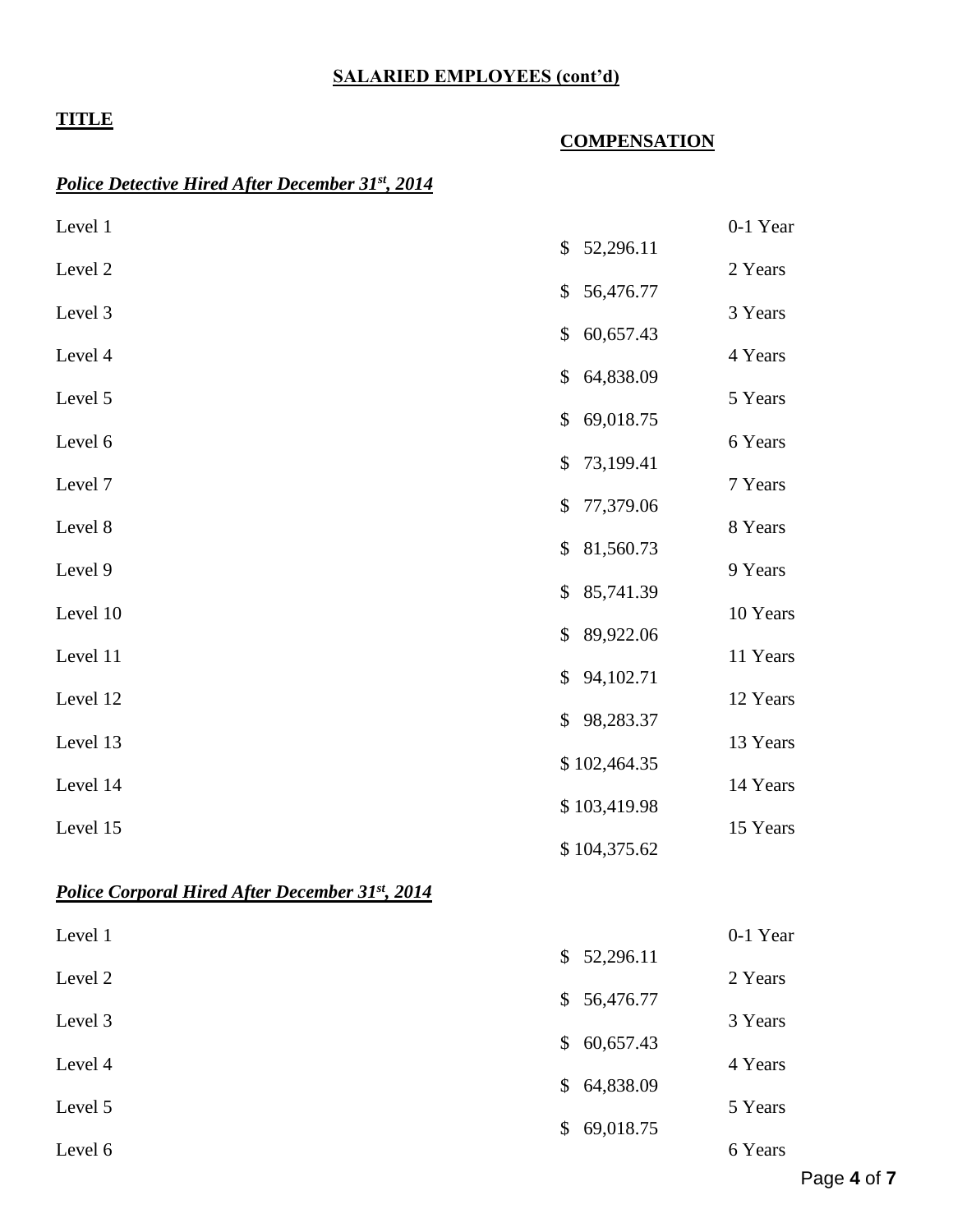|          | \$73,199.41                 |          |
|----------|-----------------------------|----------|
| Level 7  |                             | 7 Years  |
| Level 8  | \$77,379.06                 | 8 Years  |
|          | 81,560.73<br>$\mathbb{S}^-$ |          |
| Level 9  |                             | 9 Years  |
| Level 10 | \$85,741.39                 | 10 Years |
|          | \$89,922.06                 |          |
| Level 11 |                             | 11 Years |
| Level 12 | 94,102.71<br>\$             | 12 Years |
|          | 98,283.37<br>$\mathbb{S}^-$ |          |
| Level 13 |                             | 13 Years |
| Level 14 | \$102,464.35                | 14 Years |
|          | \$103,419.98                |          |
| Level 15 |                             | 15 Years |
|          | \$104,375.62                |          |

# *Police Sergeants*

| Level I           |              |  |
|-------------------|--------------|--|
|                   | \$111,113.00 |  |
| Level II          | 7-10 Years   |  |
|                   | \$115,003.00 |  |
| Level III         | 11-14 Years  |  |
|                   | \$116,114.00 |  |
| Level IV          | 15-19 Years  |  |
|                   | \$117,225.00 |  |
| Level V           | 20 & Over    |  |
|                   | \$118,336.00 |  |
|                   |              |  |
| Police Captain    |              |  |
|                   | \$147,354.40 |  |
| Police Lieutenant |              |  |
|                   | \$133,673.28 |  |

# **SALARIED EMPLOYEES (cont'd)**

| <b>TITLE</b>                                                 |       | <b>COMPENSATION</b>       |
|--------------------------------------------------------------|-------|---------------------------|
| Executive Assistant to the Township Manager                  | Up To | \$53,040.00               |
| Executive Assistant to the Chief of Police                   | Up To | \$57,300.93               |
| Human Resource Administrator                                 | Up To | \$67,460.75               |
| Senior Tax Clerk, Senior Court Office Clerk,                 |       | $$23,000.00 - $60,000.00$ |
| Planning & Zoning Secretary, Senior Police                   |       |                           |
| Clerk, Senior Administrative Assistant, Senior               |       |                           |
| Technical Assistant to the Construction Official,            |       |                           |
| Assessors Assistant and Senior Water/Sewer                   |       |                           |
| Collection Assistant, Tax/Utility Clerk, Court Office Clerk, |       |                           |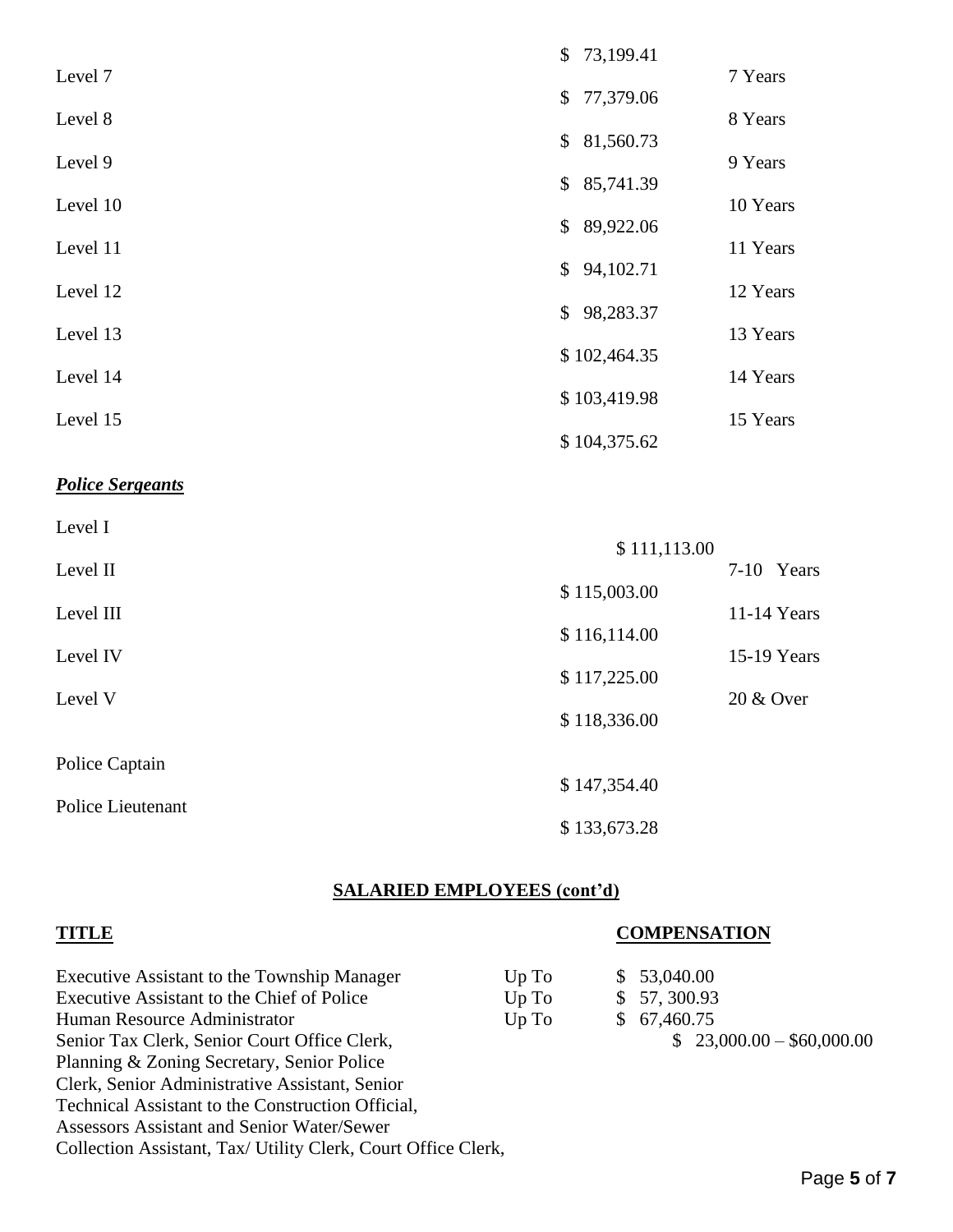| Technical Assistant to Construction Official (TACO), Police Clerk,<br>Administrative Assistant and Senior Clerk/Typist, Violations Clerk |                                |                            |               |
|------------------------------------------------------------------------------------------------------------------------------------------|--------------------------------|----------------------------|---------------|
| <b>Assistant Finance Officer</b>                                                                                                         |                                | Up To                      | \$            |
|                                                                                                                                          | 75,000.00                      |                            |               |
| Treasurer                                                                                                                                |                                |                            |               |
|                                                                                                                                          | Up To                          | 74,203.58<br><sup>S</sup>  |               |
| Deputy Tax Collector                                                                                                                     |                                |                            | Up To         |
|                                                                                                                                          | 62,299.15<br>\$                |                            |               |
|                                                                                                                                          |                                |                            |               |
|                                                                                                                                          | <b>HOURLY EMPLOYEES</b>        |                            |               |
| Laborer                                                                                                                                  |                                |                            |               |
|                                                                                                                                          | $$18.49 - $24.87$ per hour     |                            |               |
| Driver                                                                                                                                   |                                |                            |               |
|                                                                                                                                          |                                | $$20.39 - $26.09$ per hour |               |
| Mechanic & Maintenance/Equipment Operator<br>Temp/Seasonal                                                                               |                                | $$21.62 - $27.37$ per hour |               |
|                                                                                                                                          | $\mathcal{S}$                  | $$10.52$ per hour          |               |
| <b>Public Works Foreman</b>                                                                                                              |                                |                            | $\mathcal{S}$ |
|                                                                                                                                          | 2,500.00 in addition to salary |                            |               |
| <b>Additional License Holders</b>                                                                                                        |                                | Up To                      | \$            |
|                                                                                                                                          | 500.00 annually                |                            |               |
| Crossing Guard (Part-Time)                                                                                                               |                                |                            | \$            |
|                                                                                                                                          | $$14.60$ per hour              |                            |               |

# **APPOINTED PERSONNEL**

| <b>Chief Financial Officer</b>           | Up To                                 |
|------------------------------------------|---------------------------------------|
|                                          | $\mathbb{S}$<br>92,654.56             |
| <b>Tax Assessor</b>                      |                                       |
|                                          | 36,210.00<br>$Up$ To<br>$\mathbb{S}$  |
| Deputy Tax Assessor                      | Up To                                 |
|                                          | 18,360.00<br>\$                       |
| Deputy Township Clerk/Deputy Registrar   | \$<br>2,100.00<br>$Up$ To             |
|                                          | (stipend)                             |
| Municipal Judge                          | \$28,500.00<br>$Up$ To                |
| <b>Court Recording Secretary</b>         | \$8,320.00<br>Up To                   |
| Special Deputy Court Administrator       | \$49,572.60<br>Up To                  |
| Code Enforcement Officer                 | \$20,254.68<br>$Up$ To                |
| <b>Construction Official</b>             | \$37,538.58<br>$Up$ To                |
| Plumbing Inspector & Sub-Code Official   | 15,604.84<br>$Up$ To<br>S.            |
| Electrical Inspector & Sub-Code Official | 15,604.84<br>$Up$ To<br>$\mathcal{S}$ |
| <b>Building Inspector</b>                | 18,322.23<br>Up To<br>S.              |

# **APPOINTED PERSONNEL (CONT'D.)**